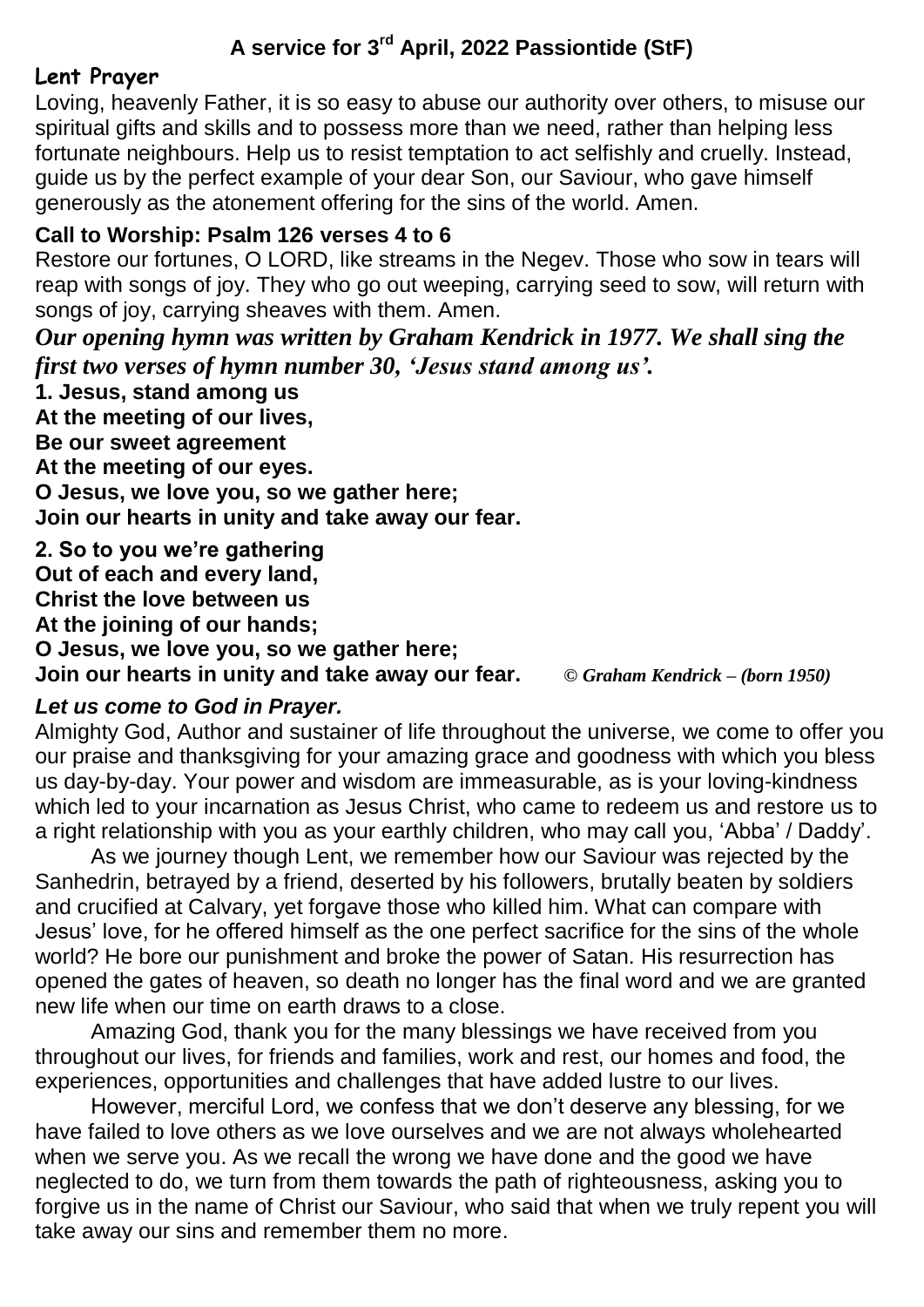Heavenly Father, you hear and answer our prayers, offering us pardon, rather than condemnation. Help us to live as you want us to by helping our neighbours and revealing Christ's good news in our words and actions for as long as we live. Amen. *We shall say the Lord's Prayer.*

**Our Father, who art in heaven, hallowed be thy Name; thy kingdom come; thy will be done; on earth as it is in heaven. Give us this day our daily bread. And forgive us our trespasses, as we forgive those who trespass against us. And lead us not into temptation; but deliver us from evil. For thine is the kingdom, the power, and the glory, for ever and ever. Amen.**

*Graham Kendrick wrote our next hymn for Spring Harvest in 1984 after much research into the concept of the God, who created and loves everything, taking human form, becoming the Suffering Servant prophesied by Isaiah.*

*Surely, few descriptions of the passion have been written with greater poignancy that the third verse,* 

> *'Come see His hands and His feet, The scars that speak of sacrifice, Hands that flung stars into space To cruel nails surrendered.'*

*We shall sing hymn number 272, 'From heaven you came, helpless babe'.* **1. From heaven You came, Helpless babe, entered our world, Your glory veiled; not to be served But to serve and give Your life That we might live.** *Chorus: This is our God, the Servant King, He calls us now to follow Him, To bring our lives as a daily offering Of worship to the Servant King.*

**2. There in the garden of tears, My heavy load he chose to bear; His heart with sorrow was torn, 'Yet not My will but Yours,' He said.** *Chorus:*

**3. Come see His hands and His feet, The scars that speak of sacrifice ; Hands that flung stars into space To cruel nails surrendered.** *Chorus:*

**4. So let us learn how to serve, And in our lives enthrone Him; Each other's needs to prefer, For it is Christ we're serving.** *Chorus: © Graham Kendrick – (born 1950)*

## *We come now to our prayers of intercession. We begin with a prayer for Ukraine. Let us pray.*

Lord of all nations, hear our lament for our brothers and sisters in Ukraine as they face a military onslaught from Russian forces. Merciful Lord, be with all Ukrainians in their plight: grant President Zelenskyy and his advisors both courage and good judgment as they lead resistance against oppression; let your presence strengthen and empower the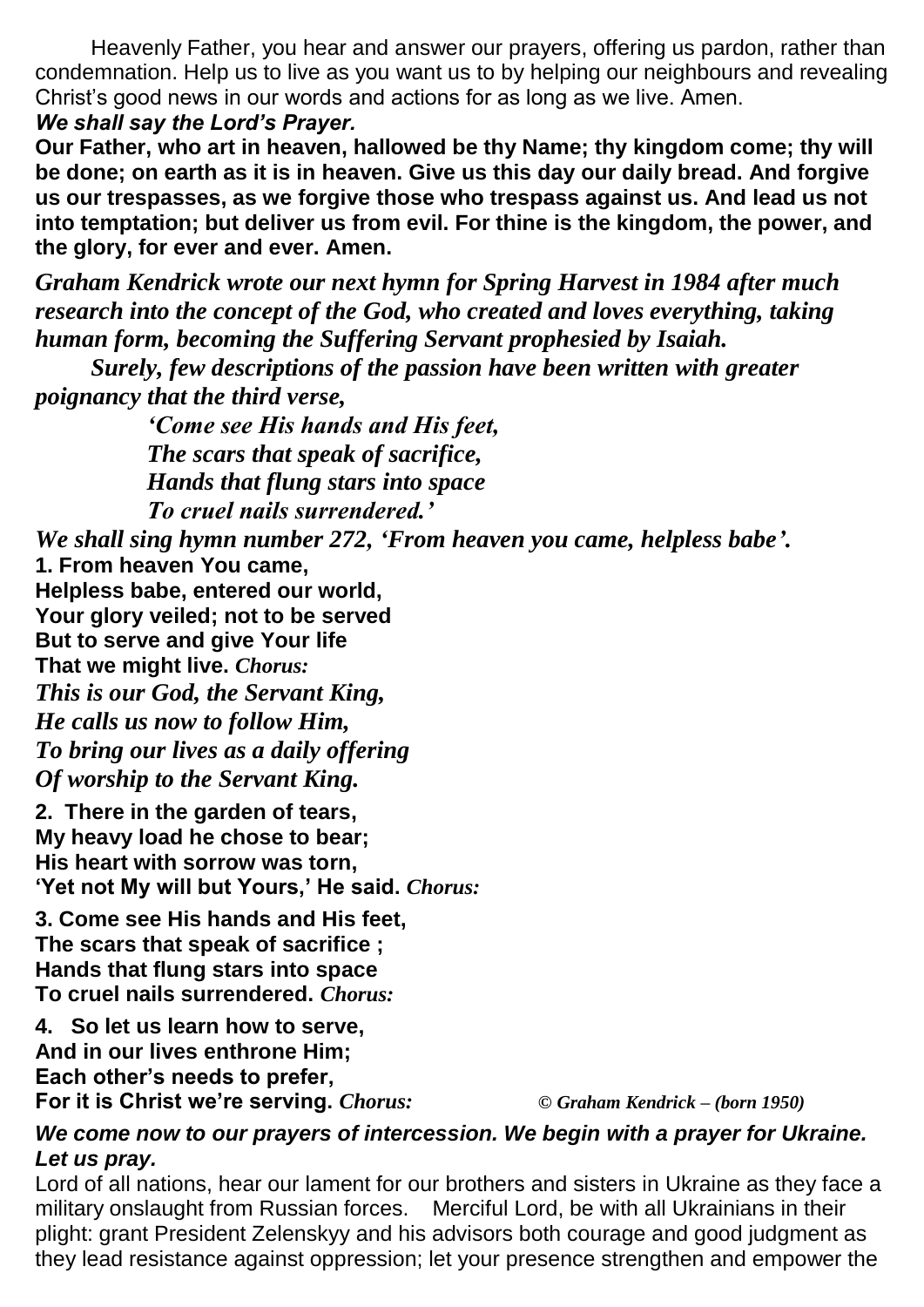armed forces and militia as they resist Russia's might; protect and comfort civilians, women, children and elderly, who have to shelter from bombardment and who lack power, clean water and who face diminishing supplies. Grant them steadfast courage and look on them with compassion. Remember, too, Ukrainian refugees, who are fleeing to friendly countries. May they be made welcome and receive all the support they need.

We pray that a peace treaty can soon be negotiated to end the conflict, that the Kremlin's plans will be frustrated and Ukraine will remain a free, democracy after hostilities have ceased. May other nations continue to provide practical support and hospitality not only during the conflict, but as long as help is needed to restore peace to Ukraine and help it rebuild what war has destroyed. We offer our prayer in Jesus' name. Amen.

#### *We continue with prayers about our concerns for the world.*

God of creation, although you have granted us stewardship over this beautiful planet, we grieve about the brokenness we see here and abroad. Lord, we want to play what part we can in making the world a better place, but we recognize that our own powers are limited and confess that, at times, many complex situations fill us with grief that threatens to overwhelm us. However, we are not afraid to ask you to reach out to inspire people with greater ability, more power and influence than we possess, who can heal the suffering around us, for we know that to you all things are possible. Nevertheless, Lord, give us the courage to play what part we can by campaigning against both prejudice and injustice, by doing all we can to relieve poverty, by learning to use the earth's resources more carefully and by encouraging others to do so, too.

Lord of all nations, besides praying for an end to the conflict in Ukraine, we pray for peace across the world. Guide national leaders to resolve disputes with neighbours by negotiation and compromise, rather than resorting to military action. Instead, teach them to rule with justice and mercy, for only then can true peace be established and prevail. In your mercy, hear our prayer for all victims of warfare, terrorism and persecution. Grant them the help, resources and courage they need to rebuild their lives and to be healed in body, mind and spirit.

We pray for the people of Afghanistan, Ethiopia, Yemen and Sudan where serious famines threaten catastrophic loss of life. May the situation in Ukraine not divert the attention of governments and relief agencies from providing much-needed aid to the stricken populations of these countries.

Gracious Lord of well-being, reach out in compassion to people around us who are sick in body, mind, or spirit, particularly those who have been unable to have access to treatment during the pandemic. May they now receive the professional care and support they need to be restored to health and may they experience your loving presence during their time of need.

We remember people who have lost loved-ones during the past two years, both because of COVID19 and for other reasons, but who have been unable either to mark their passing or to mourn because of restrictions at funerals. We pray for neighbours who are suffering from the physical, mental, social and economic effects of the pandemic and, not least of all, for children whose education and general wellbeing have been seriously harmed during the pandemic. Grant all of them the support, comfort and courage to recover.

In a time of silence, we bring to mind people around us who are in special need of your care and, as we name them before you, we are confident you will know their needs and will reach out to them in loving-kindness: …………………………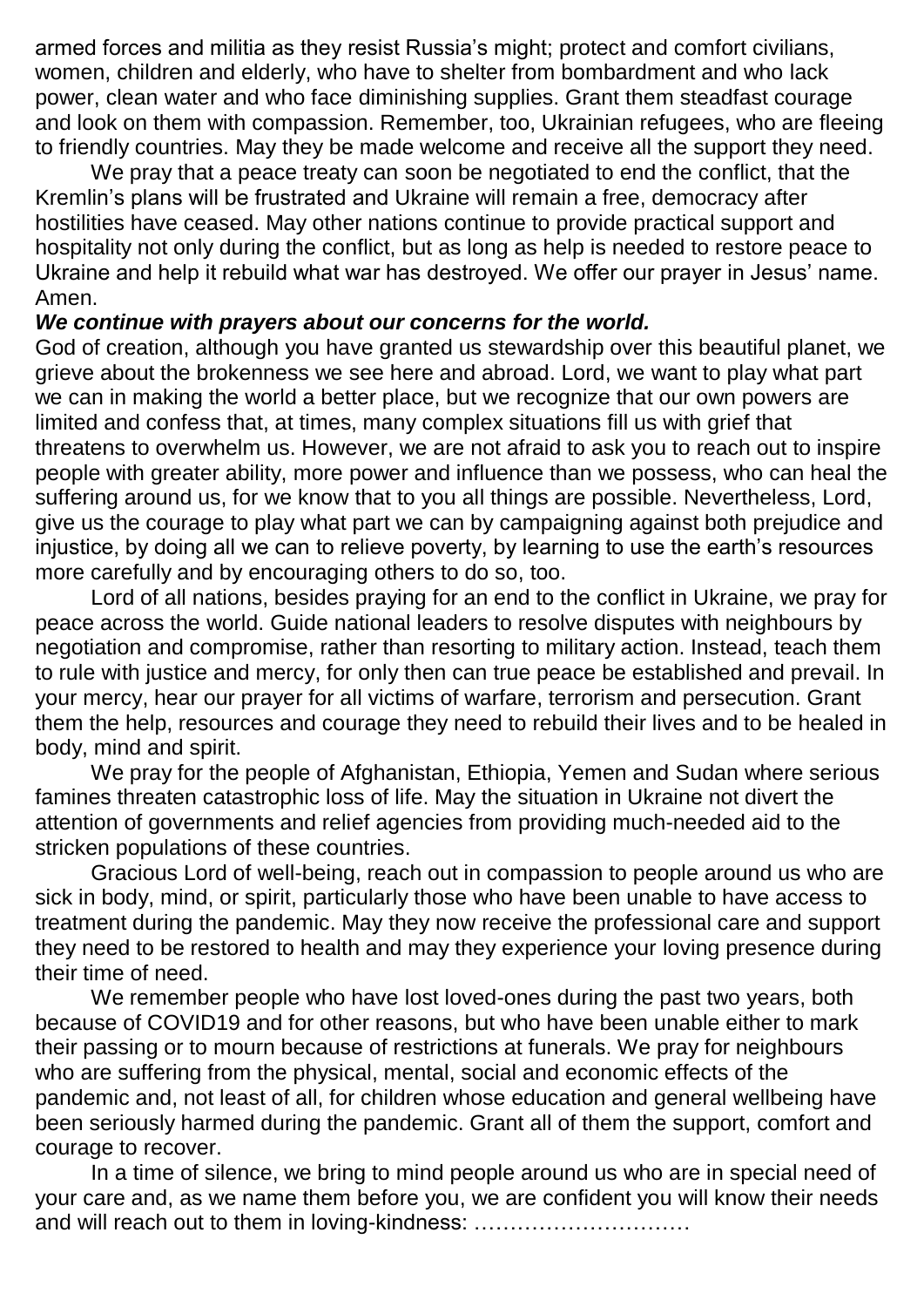Lord, wherever possible, help us to offer them practical support and friendship and we ask you to embrace everybody for whom we pray with the warmth of your love, offering them healing, courage, comfort and lasting peace.

Holy God, we pray for not only churches in our district, but the World Church as we emerge from the dark shadow of coronavirus. Help us learn new, effective ways of meeting the needs of our communities and to reflect the goodness and grace of Jesus by serving him with united, faithful hearts. Let us be your holy priesthood by being bold in our discipleship.

Abba, Heavenly Father, bless us, our friends and our families. Keep us safe in your care and help us to share the abundance of your love with our neighbours, so our lives bring you honour through Christ Jesus our Lord and friend. Amen.

*Our next hymn was written by Graham Kendrick in 1993 and is largely based on Philippians chapter 3. We shall sing hymn number 489, 'All I once held dear,'*  **1. All I once held dear, Built my life upon, All this world reveres And wars to own; All I once thought gain I have counted loss; Spent and worthless now, Compared to this:** *Chorus Knowing you, Jesus, knowing you, There is no greater thing. You're my all, you're the best, You're my joy, my righteousness And I love you, Lord.* **2. Now my heart's desire Is to know you more, To be found in you And known as yours. To possess by faith What I could not earn, All-surpassing gift Of righteousness:** *Chorus* **3. Oh, to know the pow'r Of your risen life And to know you in Your sufferings: To become like you In your death, my Lord, So with you to live And never die:** *Chorus Knowing you, Jesus, knowing you, There is no greater thing. You're my all, you're the best, You're my joy, my righteousness*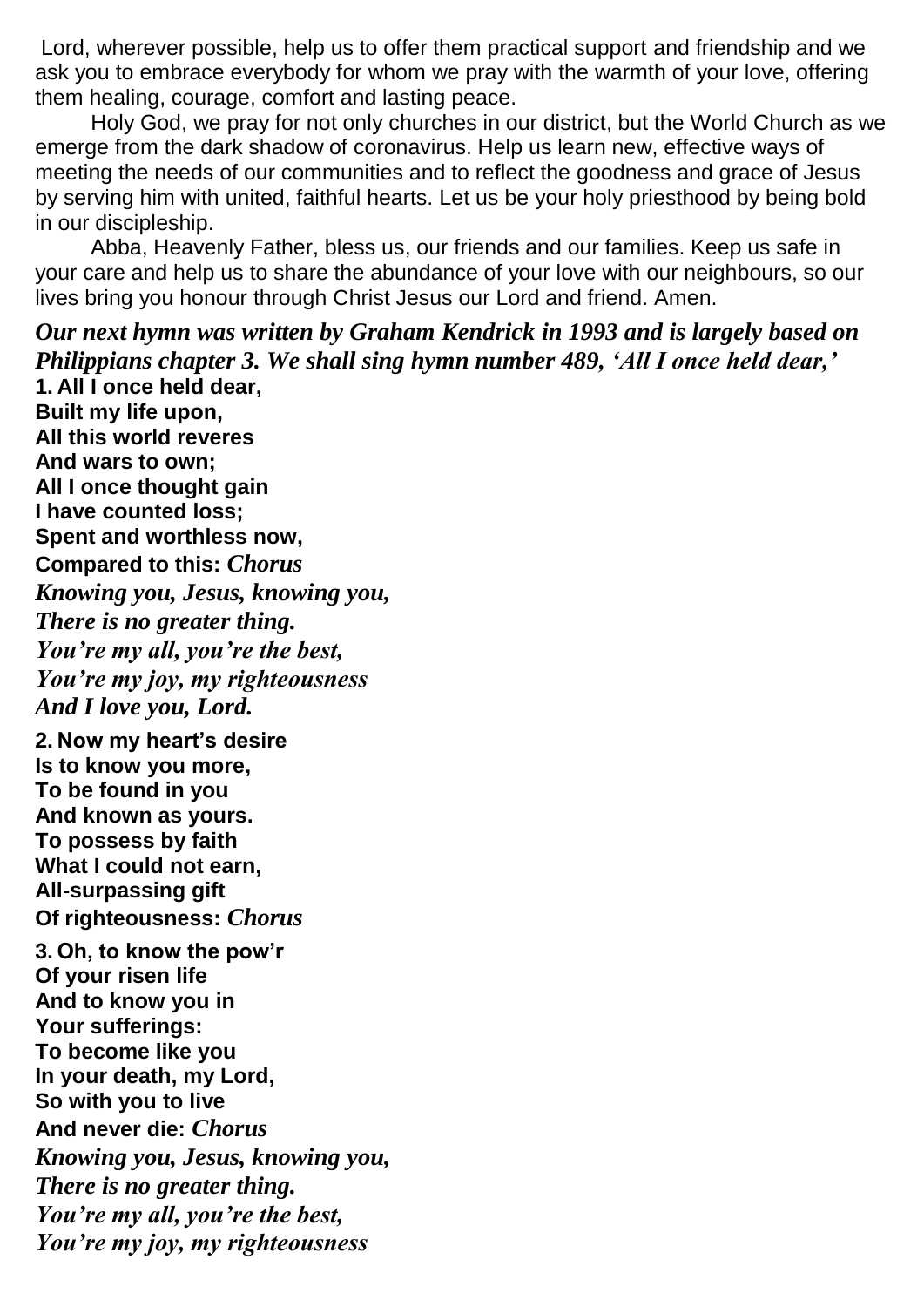# *And I love you, Lord. Love you, Lord,*

### *Love you Lord. © Graham Kendrick / Make Way Music*

#### **Our Gospel reading is John chapter 12 verses 1 to 8**

Six days before the Passover, Jesus arrived at Bethany, where Lazarus lived, whom Jesus had raised from the dead. Here a dinner was given in Jesus' honour. Martha served, while Lazarus was among those reclining at the table with him. Then Mary took about a pint of pure nard, an expensive perfume; she poured it on Jesus' feet and wiped his feet with her hair. And the house was filled with the fragrance of the perfume.

But one of his disciples, Judas Iscariot, who was later to betray him, objected, "Why wasn't this perfume sold and the money given to the poor? It was worth a year's wages." He did not say this because he cared about the poor but because he was a thief; as keeper of the money bag, he used to help himself to what was put into it. "Leave her alone," Jesus replied. "It was intended that she should save this perfume for the day of my burial. You will always have the poor among you, but you will not always have me." Amen.

**Sermon:** *'"Leave her alone," Jesus replied. "It was intended that she should save this perfume for the day of my burial."'* **John 12:7** Lazarus, Mary and Martha were friends and supporters of Jesus. It is clear that Jesus was used to receiving hospitality at their home which was two miles south of Jerusalem, for our Lord was very close to the family. Today's reading is set soon after Jesus had raised Lazarus from the dead after his body had lain in the tomb for four days, long enough for decomposition to have begun, so it was not a simple case of resuscitation. During the raising of Lazarus, Martha had declared Jesus to be the Messiah and the sisters' despair over the death of their brother had only been matched by their ecstasy when he was restored to life. Six days before his Last Supper at Passover in Jerusalem, Jesus and his disciples were staying at Lazarus' home in Bethany. Martha served the meal, while Mary decided to show her reverence and love for our Lord. She washed his feet, dried them with her hair, rather than a towel, as a sign of humility, then broke the seal on an alabaster jar of nard, an expensive, fragrant oil used only on special occasions, before pouring the nard over Jesus' feet. Clearly, John was present, for he not only described how the whole house was filled with the oil's fragrance, but was there to hear Judas Iscariot's indignant criticism of Mary's extravagant gesture.

Judas Iscariot probably voiced the feelings of other disciples when he rebuked Mary for making such a lavish demonstration of her devotion: after all, a pint of nard was worth three hundred denarii, a man's annual wages. Surely, he argued, had it been sold, the nard could have benefited the poor and, irrespective of John's claims that Judas intended to siphon off some of the funds, some of those present might have agreed with him. Jesus, however, defended Mary of Bethany's action: **"Leave her alone! Let her keep what she has for the day of my burial. You will always have poor people with you, but you will not always have me."** Clearly, Mary had not used all the ointment, but Jesus once more told his listeners that he would soon suffer and die, so that the remaining nard could be employed then.

The sentence, **"You will always have poor people with you, but you will not always have me"**, is not intended to be a divine endorsement of poverty, nor a defence of the status quo in society. Instead, it is a recognition that, as the causes of poverty are many and varied, Jesus' followers would have plenty of opportunities to help the poor, but they were running out of time to demonstrate their love for him in his human form, as Mary had just done – another pointer to his imminent passion.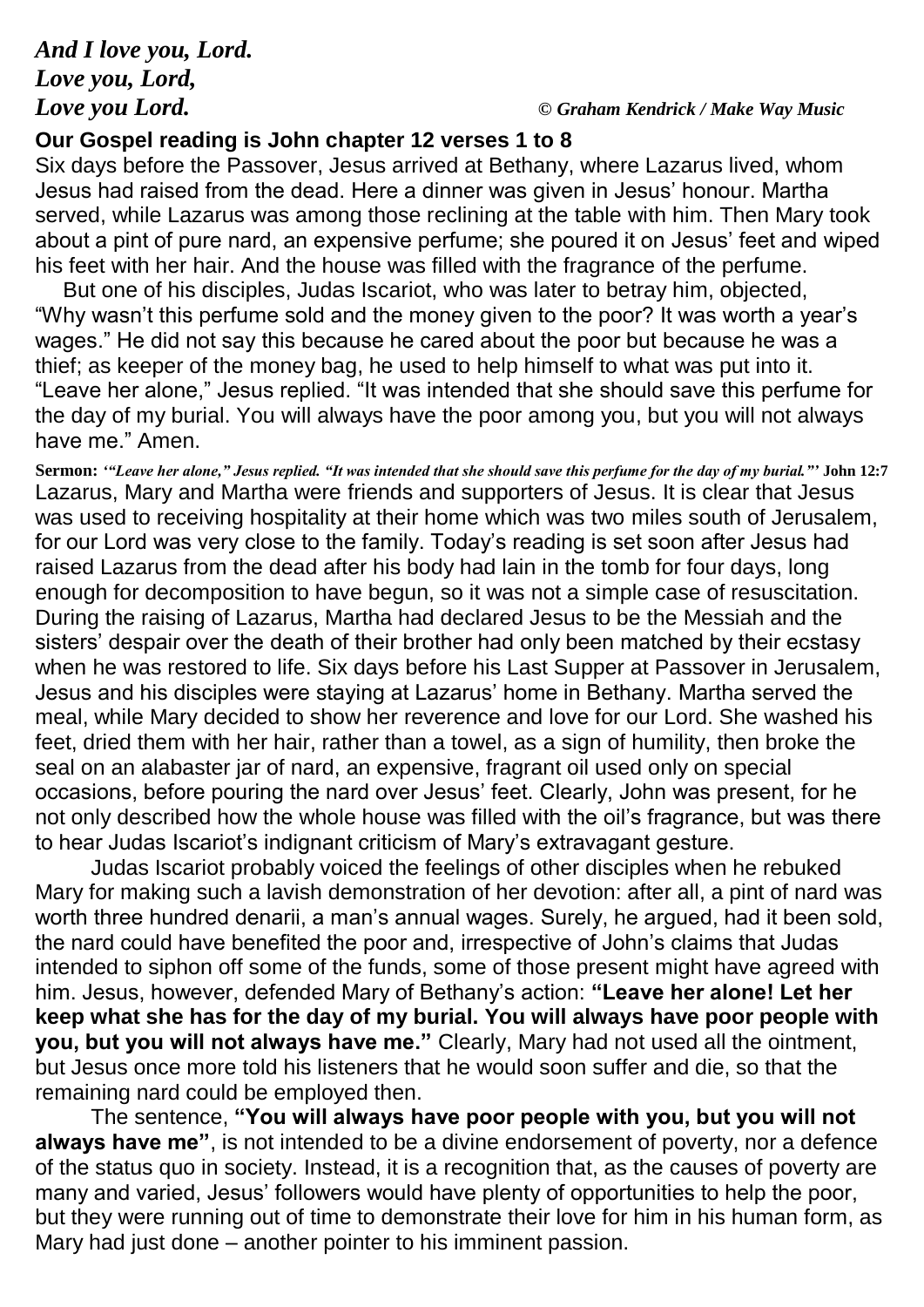A significant feature is Mary's profound sense that Jesus was going to die, whilst everybody else was blithely unaware, even though Jesus had forecast his passion and death for some time. Were the disciples blinded to what was going to happen within a week because they were convinced that they were facing glory and triumph as they entered Jerusalem next day? – the hosannas and palm leaves would have reinforced their Messianic expectations. Was Lazarus so absorbed by his resuscitation from the tomb that he could not believe his friend, Jesus, could suffer such a fate? Was Martha too preoccupied with being hostess to see the writing on the wall? Did Mary break open the seal on the jar of nard to try to make everyone else see what was going to occur? Almost certainly she wanted to tell Jesus in her own way that she was totally devoted to him.

Several years ago, my wife and I used to buy flowers from a stall in West Bromwich outdoor market, so we got to know the stallholders very well. A week before Mothering Sunday, one of the stallholders warned gloomily that the price of flowers would increase dramatically and he anticipated that, as a result, he and his wife would sell fewer flowers. However, whilst his prediction of price-rises was correct, my wife and I were astounded to see the stall almost besieged by shoppers on the eve of Mothering Sunday. As we approached, the stallholder's wife waved cheerily to us and pointed to a sign attached to the awning: "Better to buy flowers for the living to enjoy, than to buy them for their funeral." The message clearly made its point on West Bromwichians!

 As latter-day disciples, do we offer all that we have and are to Christ Jesus, not only in material resources, but also in terms of time and care? Are we like Judas, not as betrayers, but inasmuch that we hold something back for ourselves – 'for a rainy day'? How many of us fail to use our talents and time in serving Jesus, even though we hear his call to become more involved in his great work of spreading good news in our daily lives? I have to confess that I wasted nearly a decade before I responded to my call to preach, but I acted at once when Christ called me to serve as a chaplain at Wednesfield MHA and I've never regretted it.

The next two weeks of Lent challenge us to be like Mary, giving of our most precious and best to the Lord in whatever way we can. We shall read again how God's own Son was tempted to hold back from self-sacrifice as he prayed in the Garden of Gethsemane, to find a cheaper solution to redeem sinners like us. Instead, he submitted to the Father's will in the most extravagant gift in history: his life for the sins of the world. We shall read about his betrayal, the desertion of his friends, the show trial and cynical denial of justice by the Roman Prefect of Judea. We shall relive the cruel mockery of the Roman soldiers, the agony and shame of crucifixion and – three days after the seeming failure of Jesus' ministry, his resurrection – **the new thing God did** – that caused Paul to write, **'But all those things that I might count as profit I now reckon as loss for Christ's sake.'**

**As we approach Easter, let us make time to think how we can show our extravagant love for Jesus, as individuals, as a church – or even as a circuit, by setting aside some time to pray and meditate, inviting God to lead us in our discipleship as we face the challenges of post-pandemic life and then doing our uttermost to answer his call. Amen.**

*"See from his head, his hands, his feet, / Sorrow and love flow mingled down; / Did e'er such love and sorrow meet, / Or thorns compose so rich a crown?' The father of English hymnody, Isaac Watts, gave us what is probably the finest of all hymns – number 287, 'When I survey the wondrous cross'.*